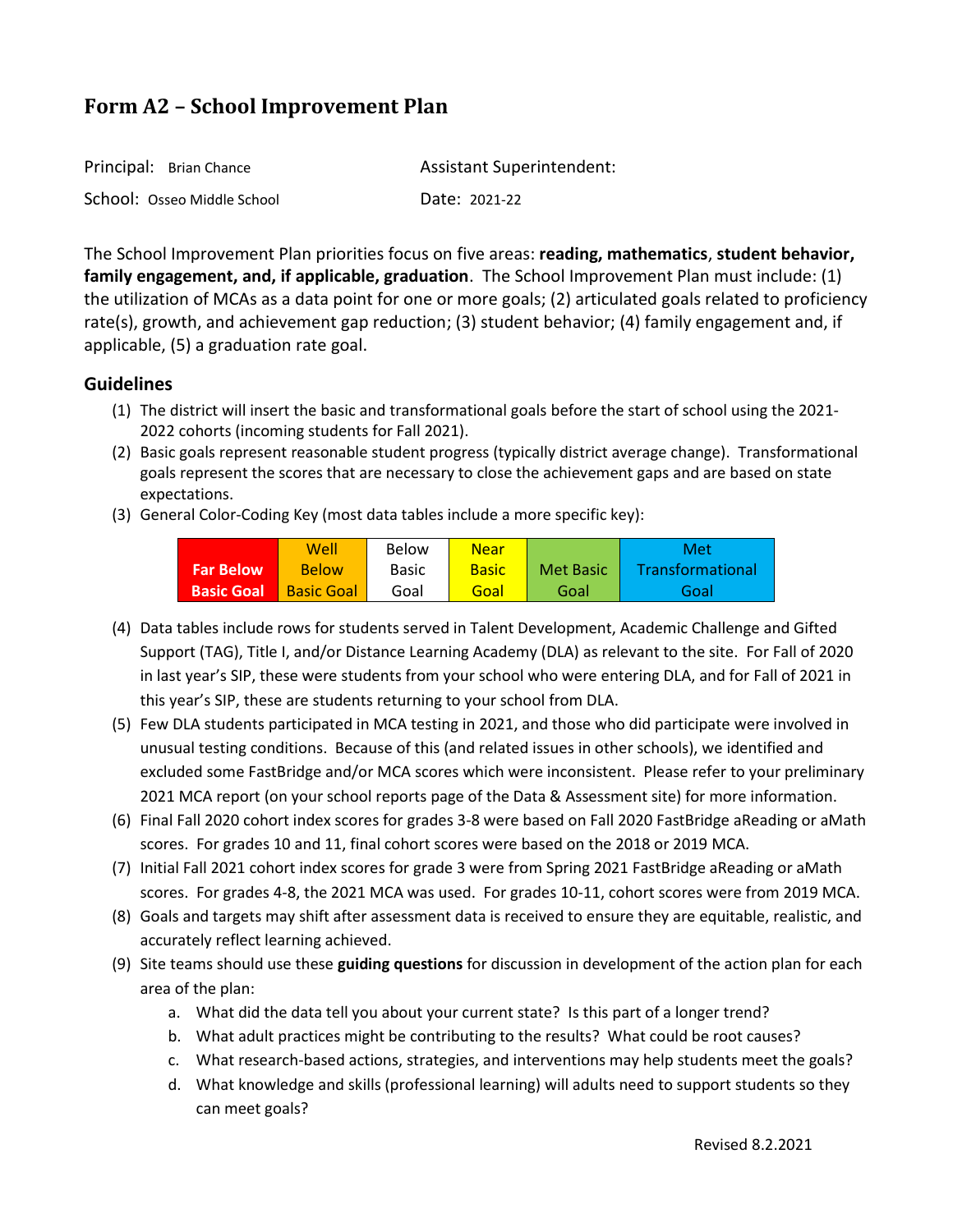| <b>Priority One: READING</b>                                                                                               |  |                                                                                                          |                                                               |  |  |  | <b>Measure: MCA Proficiency (Index Rates)</b> |  |  |  |
|----------------------------------------------------------------------------------------------------------------------------|--|----------------------------------------------------------------------------------------------------------|---------------------------------------------------------------|--|--|--|-----------------------------------------------|--|--|--|
| <b>Column Header</b>                                                                                                       |  |                                                                                                          |                                                               |  |  |  |                                               |  |  |  |
| <b>Results</b>                                                                                                             |  | Index rate for students with scores from last spring, enrolled on October 1 and tested in the spring.    |                                                               |  |  |  |                                               |  |  |  |
| <b>Fall Cohort</b>                                                                                                         |  | Index rate for students tested in the previous spring and enrolled the following fall.                   |                                                               |  |  |  |                                               |  |  |  |
|                                                                                                                            |  | The lower of the district average change and the MDE index target (reduce non-proficiency by half in two |                                                               |  |  |  |                                               |  |  |  |
| <b>Basic Goal</b>                                                                                                          |  |                                                                                                          | years), with a minimum of 20 (previously the minimum was 25). |  |  |  |                                               |  |  |  |
| Transformational The higher of the district average change and the MDE index target (reduce non-proficiency by half in two |  |                                                                                                          |                                                               |  |  |  |                                               |  |  |  |
| (Trans.) Goal                                                                                                              |  | years), with a minimum of 30.                                                                            |                                                               |  |  |  |                                               |  |  |  |
|                                                                                                                            |  |                                                                                                          |                                                               |  |  |  |                                               |  |  |  |

|                     | $10+$ points |                                                |                                                                         |      | Itransform- |
|---------------------|--------------|------------------------------------------------|-------------------------------------------------------------------------|------|-------------|
|                     | below basic  |                                                | 1.1 to 5.9 points   Within 1 index point of basic   Met basic   ational |      |             |
| <b>Color Coding</b> | goal         | 6-9 points below basic goal   below basic goal | goal                                                                    | goal | goal        |
|                     |              |                                                |                                                                         |      |             |

Notes: Student group goals are addressed under gap reduction. Also, when results are calculated, the cohort scores and goal scores are updated to reflect the students with pretest scores who were enrolled in the fall and took the test in the spring. Fall 2020 FastBridge aReading scores were used to estimate MCA achievement levels for setting Spring 2021 MCA index rate goals.

|                     |      |                         | <b>Fall 2020</b> | 2021         | 2021   | Spring 2021    | <b>Fall 2021</b> | 2022         | 2022   |
|---------------------|------|-------------------------|------------------|--------------|--------|----------------|------------------|--------------|--------|
|                     |      |                         | Cohort (based    | <b>Basic</b> | Trans. | <b>Results</b> | Cohort (based    | <b>Basic</b> | Trans. |
| <b>Group</b>        |      | Spring 2018 Spring 2019 | on aReading)     | Goal         | Goal   | (MCA)          | on MCA)          | Goal         | Goal   |
| <b>All Students</b> | 73.8 | 71.8                    | 67.9             | 68.1         | 76.0   | 65.9           | 65.8             | 66.0         | 74.3   |
| Grade 6             | 78.3 | 80.9                    | 72.4             | 72.8         | 79.3   | 72.2           | 69.7             | 66.7         | 77.3   |
| Grade 7             | 70.1 | 66.7                    | 65.8             | 65.7         | 74.3   | 62.6           | 68.3             | 66.5         | 76.2   |
| Grade 8             | 72.7 | 68.4                    | 65.6             | 65.9         | 74.2   | 62.9           | 60.2             | 61.3         | 70.1   |
| Amin/Haw            |      | 74.2                    |                  |              |        |                | 55.0             |              |        |
| Asian               | 72.1 | 70.6                    |                  |              |        |                | 59.1             |              |        |
| <b>Black</b>        | 50.7 | 50.3                    |                  |              |        |                | 50.3             |              |        |
| Hispanic            | 65.3 | 67.9                    |                  |              |        |                | 53.2             |              |        |
| White               | 83.3 | 79.4                    |                  |              |        |                | 73.7             |              |        |
| Multiracial         | 75.3 | 69.5                    |                  |              |        |                | 68.5             |              |        |
| <b>EL</b>           | 13.0 | 13.5                    |                  |              |        |                | 11.6             |              |        |
| Spec Ed             | 31.6 | 32.6                    |                  |              |        |                |                  |              |        |
| F/R Lunch           | 58.5 | 54.2                    |                  |              |        |                | 48.2             |              |        |
| Female              | 79.0 | 76.8                    |                  |              |        |                | 68.3             |              |        |
| Male                | 68.9 | 67.5                    |                  |              |        |                | 63.2             |              |        |
| <b>TAG</b>          |      |                         |                  |              |        |                | 90.5             |              |        |
| <b>DLA</b>          |      |                         |                  |              |        |                | 66.7             |              |        |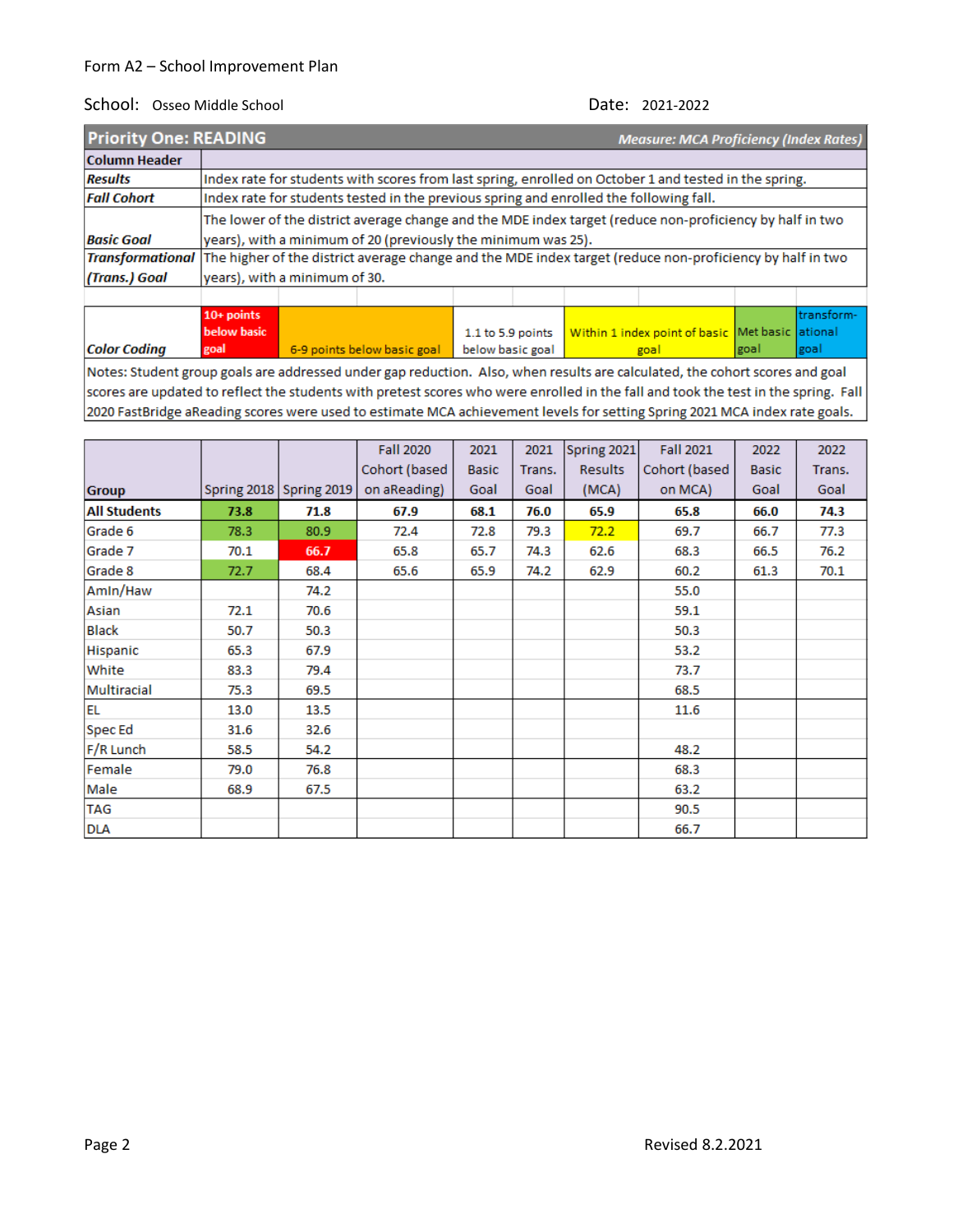### School: Osseo Middle School Date: 2021-2022

**Priority One: READING** 

**Measure: SIP Growth and Gap-Closing (SGG)** 

|  | <b>Color Coding for MCA Value-Added and Z-State Results</b> |  |
|--|-------------------------------------------------------------|--|
|  |                                                             |  |

| .<br>-.30 or below | $\sim$ | $10 + 14$ | $E + \lambda$ , and<br>$+15$ to $+29$ | - 30 and un |
|--------------------|--------|-----------|---------------------------------------|-------------|
|                    |        |           |                                       |             |

Results reported for groups of 10 or more students. Any results for groups not reported in the previous year were color coded using the lowest basic and transformational goals. 2021 Z-State results not available due to COVID-19.

| 2021 & 2022 Goals (for All Groups) |                                    |  |  |  |  |
|------------------------------------|------------------------------------|--|--|--|--|
| Transformational                   | 1.30 on MCA Value-Added or Z-State |  |  |  |  |
| Basic                              | .15 on MCA Value-Added or Z-State  |  |  |  |  |



|                     |         | <b>Baseline</b> |         | 2019 Results |     | 2021 Results |
|---------------------|---------|-----------------|---------|--------------|-----|--------------|
| Group               | 2017    | 2018            | Val-Add | Z - State    | SGG | Val-Add      |
| <b>All Students</b> | 0.08    | 0.09            | 0.03    | $-0.10$      |     | $-0.12$      |
| Grade 6             | 0.32    | 0.24            | 0.27    | 0.19         |     | $-0.04$      |
| Grade 7             | $-0.21$ | $-0.13$         | $-0.21$ | $-0.40$      |     | $-0.16$      |
| Grade 8             | 0.13    | 0.16            | 0.03    | $-0.07$      |     | $-0.14$      |
| Am Ind              |         |                 | $-0.03$ | $-0.17$      |     | $-0.06$      |
| Asian               | 0.11    | 0.26            | 0.12    | 0.01         |     | $-0.11$      |
| <b>Black</b>        | $-0.22$ | $-0.11$         | $-0.07$ | $-0.33$      |     | $-0.13$      |
| <b>Hispanic</b>     | 0.09    | $-0.15$         | 0.07    | $-0.15$      |     | $-0.07$      |
| White               | 0.15    | 0.17            | 0.04    | $-0.03$      |     | $-0.11$      |
| Multiracial         | 0.19    | 0.08            | 0.04    | $-0.09$      |     | $-0.10$      |
| EL                  | $-0.29$ | $-0.40$         | 0.16    | $-0.21$      |     | $-0.26$      |
| Spec Ed             | $-0.02$ | $-0.35$         | $-0.04$ | $-0.32$      |     | 0.18         |
| F/R Lunch           | $-0.10$ | $-0.02$         | $-0.06$ | $-0.30$      |     | $-0.06$      |
| Female              | 0.22    | 0.14            | 0.03    | $-0.03$      |     | $-0.13$      |
| Male                | $-0.07$ | 0.05            | 0.02    | $-0.16$      |     | $-0.10$      |
| TAG                 |         |                 |         |              |     | $-0.11$      |
| <b>DLA</b>          |         |                 |         |              |     |              |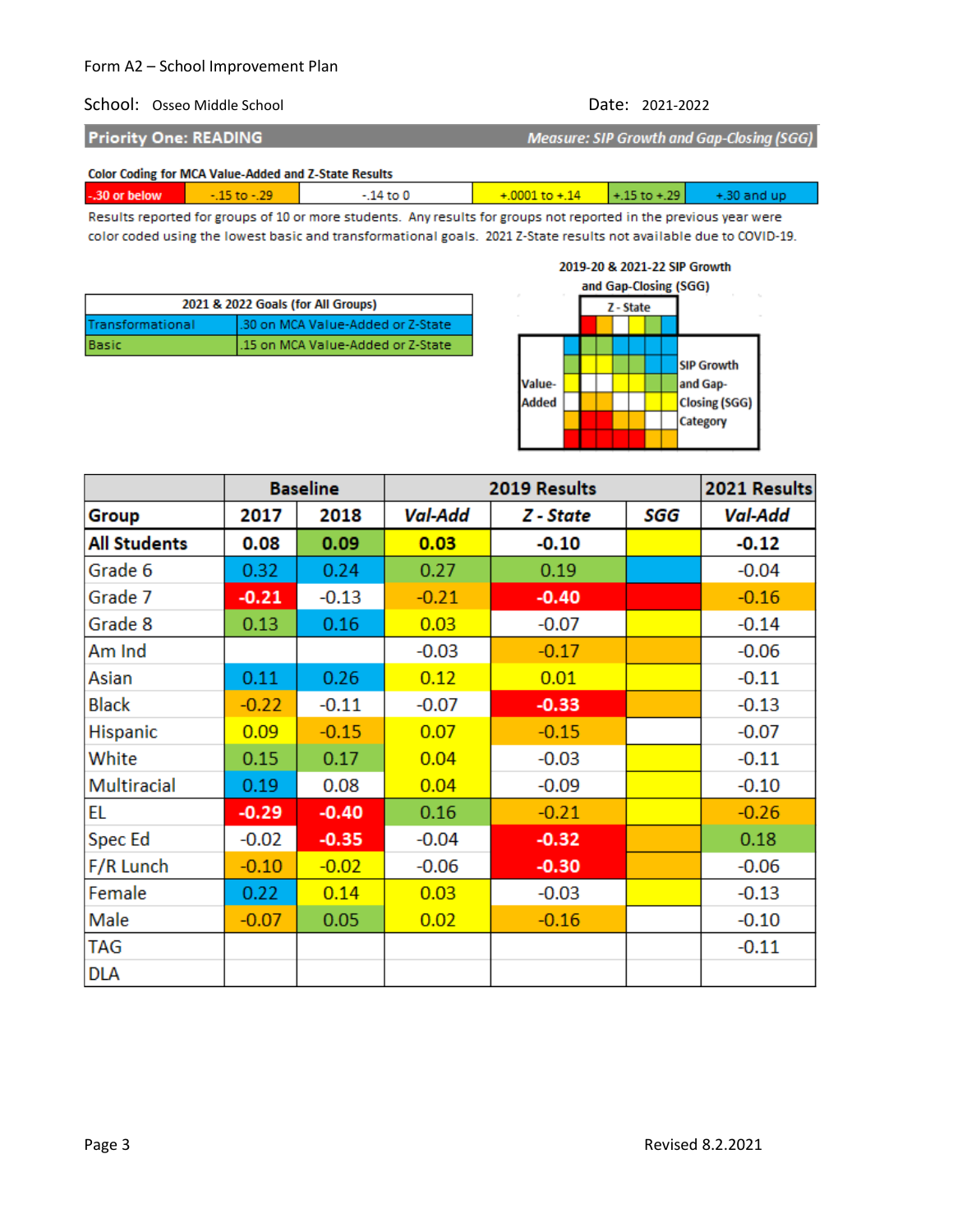# **Priority One: Reading**

# **Reading Continuous Improvement Action Plan:** (add steps as needed by using tab key)

| <b>Strategies:</b>                                                                        | <b>Adult actions:</b>                                                                                                                                                  | <b>Measure student</b>                                                       | Person(s)                  |
|-------------------------------------------------------------------------------------------|------------------------------------------------------------------------------------------------------------------------------------------------------------------------|------------------------------------------------------------------------------|----------------------------|
| What specific strategies will be                                                          | What adult actions will                                                                                                                                                | progress:                                                                    | <b>Responsible:</b>        |
| implemented?                                                                              | ensure the strategies are                                                                                                                                              | What student data will                                                       |                            |
|                                                                                           | successful?                                                                                                                                                            | be collected?                                                                |                            |
| NEWSELA/IXL- one day per week<br>during Advisory. Sixth grade<br>teachers will pilot IXL. | All Advisory teachers will<br>engage students in<br>NEWSELA/IXL 1 day per<br>week during Advisory                                                                      | Reading progress reports<br>from NEWSELA/IXL<br>A Reading data<br>comparison | All Staff<br>Liz Hirschman |
| <b>Silent Sustained Reading</b>                                                           | All advisory teachers will<br>engage students in Silent<br>sustained Reading 1 day per<br>week                                                                         | <b>Total minutes read</b><br>Spring MCA test or A<br>reading test            | All Staff                  |
| <b>Culturally Responsive Instruction</b>                                                  | All PLT's will incorporate the<br><b>CLEAR inquiry model/RACE</b><br>(Restate, Answer, Cite,<br>Explain) strategies to<br>support culturally<br>responsive instruction | End of trimester PLT data<br>reports                                         | All Staff                  |
| <b>Wilson Reading</b>                                                                     | OMS staff will incorporate                                                                                                                                             | Wilson Reading data                                                          | <b>Bobbie</b>              |
|                                                                                           | Wilson Reading to support                                                                                                                                              | A Reading data                                                               | Putman-Bailey              |
|                                                                                           | phonetic awareness and                                                                                                                                                 |                                                                              | Jean Oseko                 |
| ADSIS support during Advisory                                                             | fluency at each grade level<br>OMS staff will provide pull-                                                                                                            | Trimester grades                                                             | Mattie                     |
|                                                                                           | out reading support during<br>Advisory                                                                                                                                 |                                                                              |                            |
| <b>Collaborative English classes</b>                                                      | <b>Special Education teachers</b>                                                                                                                                      | Trimester grades                                                             | <b>Bobbie</b>              |
|                                                                                           | will co-teach grade level                                                                                                                                              | SPED staff will provide                                                      | Putman-Bailey              |
|                                                                                           | English classes. Focus and                                                                                                                                             | progress monitoring                                                          |                            |
|                                                                                           | support will be on providing                                                                                                                                           | reports                                                                      |                            |
|                                                                                           | standards-based instruction,<br>specialized and                                                                                                                        | A reading data                                                               |                            |
|                                                                                           | differentiated instruction,                                                                                                                                            |                                                                              |                            |
|                                                                                           | and academic progress                                                                                                                                                  |                                                                              |                            |
|                                                                                           | monitoring with a general                                                                                                                                              |                                                                              |                            |
|                                                                                           | education setting                                                                                                                                                      |                                                                              |                            |
|                                                                                           | Utilize evidence-based                                                                                                                                                 |                                                                              |                            |
|                                                                                           | resources and assessments                                                                                                                                              |                                                                              |                            |
| <b>Resource English Classes</b>                                                           | <b>Special Education teachers</b>                                                                                                                                      | Trimester grades                                                             | <b>Bobbie</b>              |
|                                                                                           | will align grade level                                                                                                                                                 | SPED staff will provide                                                      | Putman-Bailey              |
|                                                                                           | standards within the                                                                                                                                                   | progress monitoring                                                          |                            |
|                                                                                           | Resource English class                                                                                                                                                 | reports                                                                      |                            |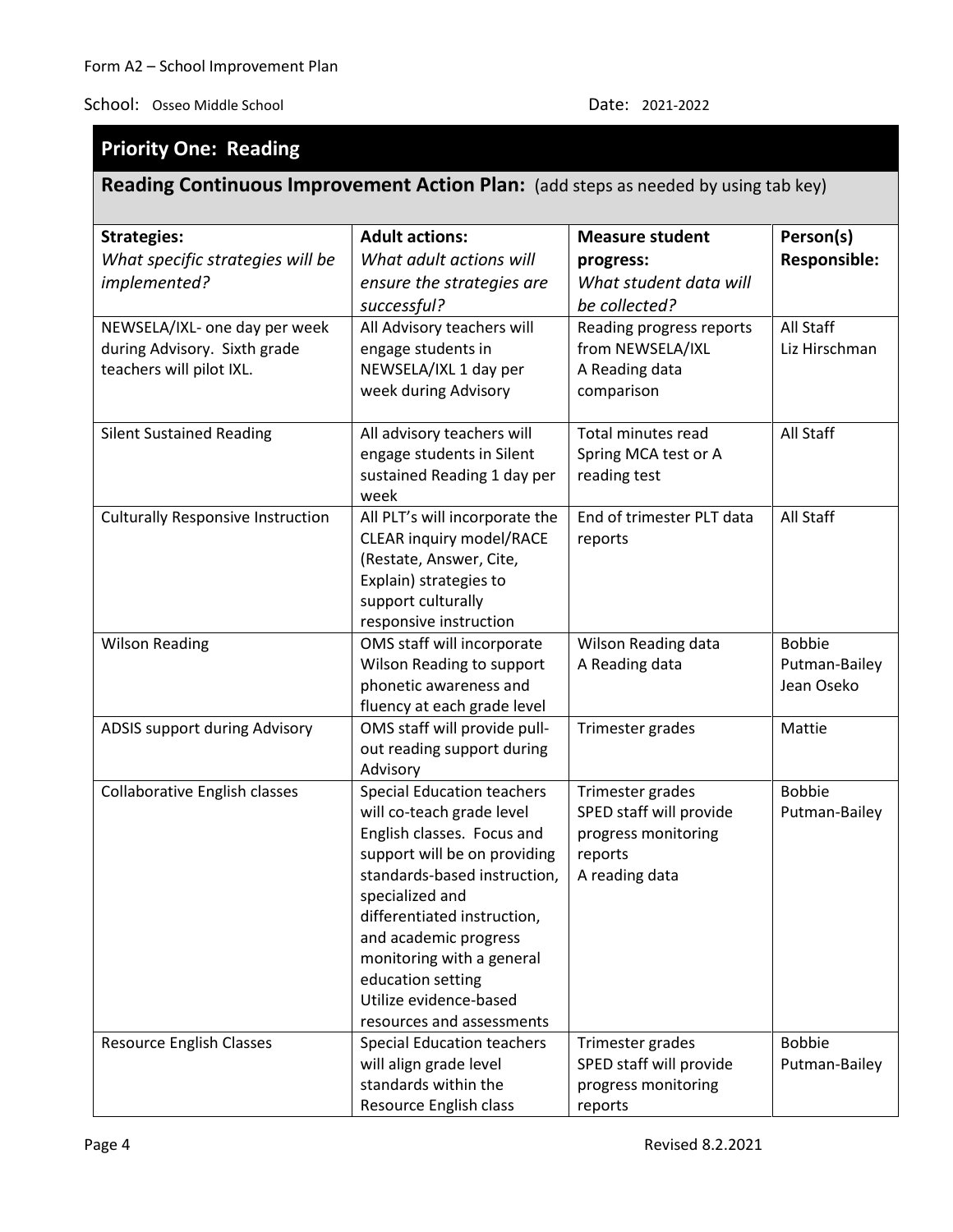### School: Osseo Middle School Date: 2021-2022

|                      | setting with a focus on<br>providing individualized and<br>differentiated instruction<br>Utilize evidence-based<br>resources and assessments | A reading data       |               |
|----------------------|----------------------------------------------------------------------------------------------------------------------------------------------|----------------------|---------------|
| <b>ELL Newcomers</b> | Newcomer EL students will<br>receive reading instruction<br>in phonics and sight words                                                       | <b>Access Scores</b> | Lisa letofsky |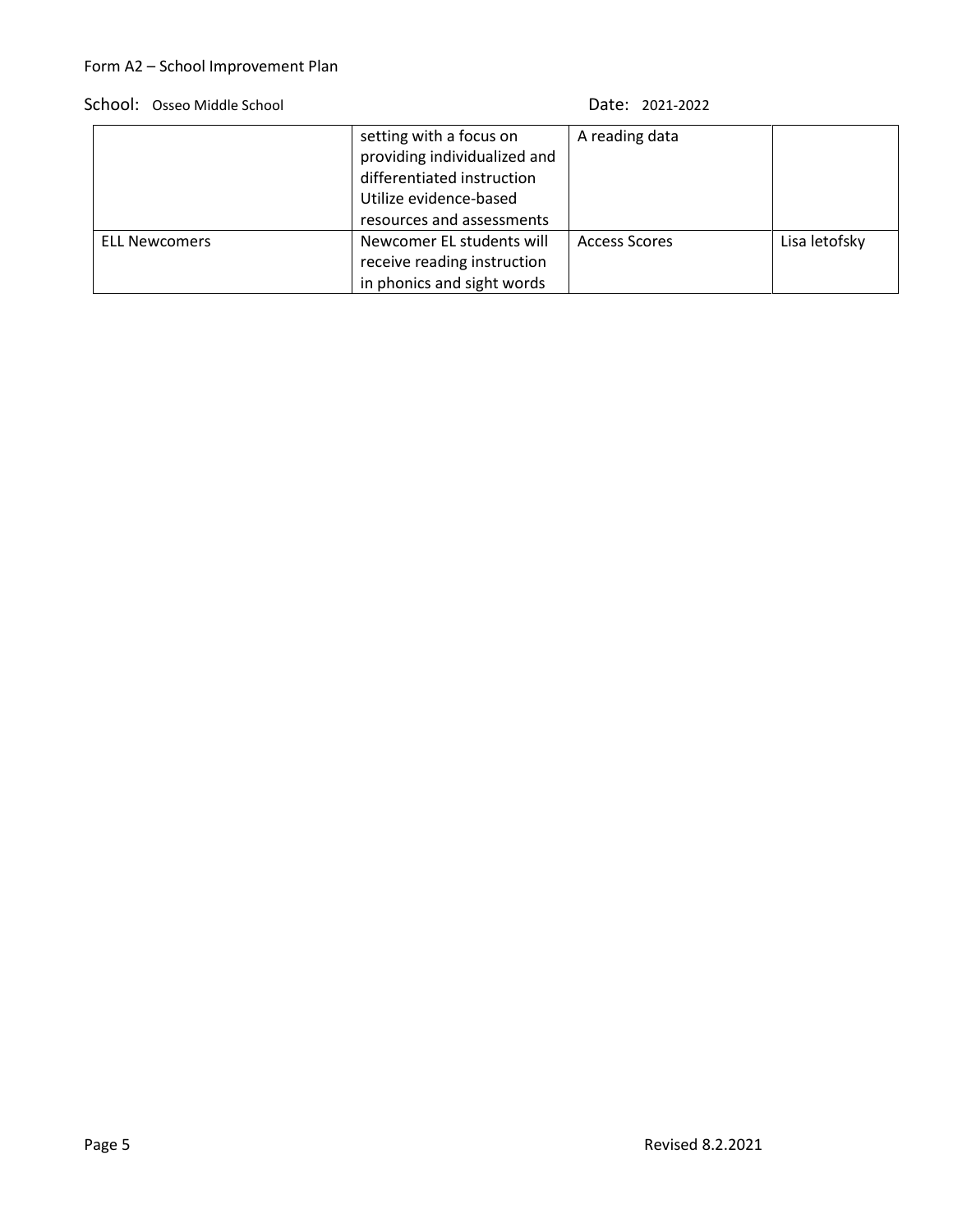| <b>Priority Two: MATHEMATICS</b>         |              |                                                                                                                                                                                 |  |  |  | <b>Measure: MCA Proficiency (Index Rates)</b> |  |  |           |  |
|------------------------------------------|--------------|---------------------------------------------------------------------------------------------------------------------------------------------------------------------------------|--|--|--|-----------------------------------------------|--|--|-----------|--|
| <b>Column Header</b>                     |              |                                                                                                                                                                                 |  |  |  |                                               |  |  |           |  |
| <b>Results</b>                           |              | Index rate for students who had a score from the previous year, were enrolled on October 1 of the next<br>year, and tested the next spring.                                     |  |  |  |                                               |  |  |           |  |
| <b>Fall Cohort</b>                       |              | Index rate for students tested in the previous year and enrolled in the fall of the next year.                                                                                  |  |  |  |                                               |  |  |           |  |
| <b>Basic Goal</b>                        |              | The lower of the district average change and the MDE index target (reduce non-proficiency by half in two<br>years), with a minimum of 20 for Spring 2021 (normal minimum = 25). |  |  |  |                                               |  |  |           |  |
| <b>Transformational</b><br>(Trans.) Goal |              | The higher of the district average change and the MDE index target (reduce non-proficiency by half in two<br>years), with a minimum of 30.                                      |  |  |  |                                               |  |  |           |  |
|                                          | $40$ $n$ $n$ |                                                                                                                                                                                 |  |  |  |                                               |  |  | $0.0 - +$ |  |

**below basic** 1.1 to 5.9 points Within 1 index point of Met basic transform-**Color Coding** goal 6-9 points below basic goal below basic goal basic goal goal ational Notes: Student group goals are addressed under gap reduction. Also, when results are calculated, the cohort scores and goal scores are updated to reflect the students with pretest scores who were enrolled in the fall and took the test in the spring.

| <b>Group</b>        | <b>Results</b> | <b>Results</b> | <b>Fall 2020</b><br>Spring 2018 Spring 2019   Cohort (based<br>on aMath) | 2021<br><b>Basic</b><br>Goal | 2021<br>Trans.<br>Goal | Spring 2021<br><b>Results</b><br>(MCA) | <b>Cohort</b><br>(based on<br>MCA) | 2022<br><b>Basic</b><br>Goal | 2022<br>Trans.<br>Goal |
|---------------------|----------------|----------------|--------------------------------------------------------------------------|------------------------------|------------------------|----------------------------------------|------------------------------------|------------------------------|------------------------|
| <b>All Students</b> | 72.8           | 71.2           | 54.4                                                                     | 55.4                         | 65.8                   | 58.4                                   | 58.1                               | 58.6                         | 68.6                   |
| Grade 6             | 75.6           | 73.8           | 52.9                                                                     | 54.2                         | 64.7                   | 60.1                                   | 61.5                               | 61.2                         | 71.1                   |
| Grade 7             | 70.9           | 70.3           | 58.0                                                                     | 59.4                         | 68.5                   | 62.2                                   | 55.5                               | 56.4                         | 66.6                   |
| Grade 8             | 71.7           | 69.6           | 51.9                                                                     | 52.3                         | 64.0                   | 52.6                                   | 57.5                               | 58.5                         | 68.1                   |
| Amin/Haw            |                | 61.3           |                                                                          |                              |                        | 52.0                                   | 45.0                               |                              |                        |
| Asian               | 77.0           | 78.8           |                                                                          |                              |                        | 59.1                                   | 57.3                               |                              |                        |
| <b>Black</b>        | 48.2           | 45.5           |                                                                          |                              |                        | 37.8                                   | 34.2                               |                              |                        |
| Hispanic            | 63.1           | 69.5           |                                                                          |                              |                        | 40.0                                   | 45.2                               |                              |                        |
| White               | 82.9           | 80.6           |                                                                          |                              |                        | 66.5                                   | 69.2                               |                              |                        |
| Multiracial         | 69.4           | 56.8           |                                                                          |                              |                        | 56.2                                   | 53.8                               |                              |                        |
| <b>EL</b>           | 25.9           | 25.0           |                                                                          |                              |                        | 7.4                                    | 10.3                               |                              |                        |
| Spec Ed             | 34.8           | 36.7           |                                                                          |                              |                        | 27.3                                   | 24.6                               |                              |                        |
| F/R Lunch           | 55.5           | 53.1           |                                                                          |                              |                        | 39.8                                   | 37.1                               |                              |                        |
| Female              | 77.0           | 73.9           |                                                                          |                              |                        | 58.2                                   | 56.0                               |                              |                        |
| Male                | 68.9           | 68.8           |                                                                          |                              |                        | 58.6                                   | 60.1                               |                              |                        |
| <b>TAG</b>          |                |                |                                                                          |                              |                        | 90.5                                   | 90.6                               |                              |                        |
| <b>DLA</b>          |                |                |                                                                          |                              |                        |                                        | 41.0                               |                              |                        |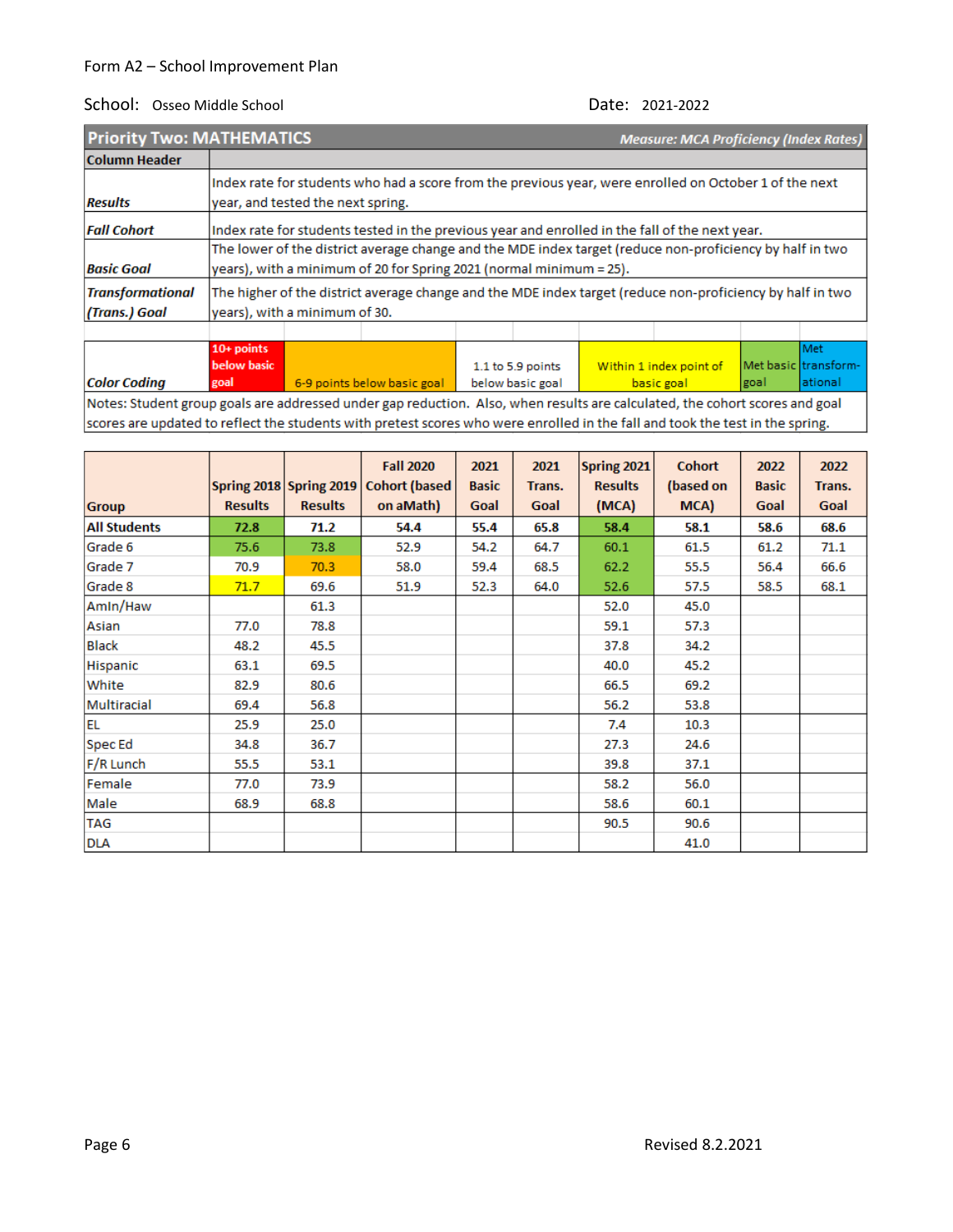### School: Osseo Middle School Date: 2021-2022

2018-19 & 2021-22 SIP Growth

| <b>Priority Two: MATHEMATICS</b> | Measure: SIP Growth and Gap-Closing (SGG) |
|----------------------------------|-------------------------------------------|
|                                  |                                           |

### **Color Coding for MCA Value-Added and Z-State Results**

| -.30 or below                                 | $-0.15$ to $-0.29$ | 14 to 0 | $+.0001$ to $+.14$ | $+1.15$ to $+29$ |  |
|-----------------------------------------------|--------------------|---------|--------------------|------------------|--|
| the property of the control of the control of | __                 |         |                    |                  |  |

Results reported for groups of 10 or more students. Any results for groups not reported in the previous year were color coded using the lowest basic and transformational goals. 2021 Z-State results not available due to COVID-19.

|                  |                                    |              |  |           |  | and Gap-Closing (SGG) |
|------------------|------------------------------------|--------------|--|-----------|--|-----------------------|
|                  | 2021 & 2022 Goals (for All Groups) |              |  | Z - State |  |                       |
| Transformational | .30 on MCA Value-Added or Z-State  |              |  |           |  |                       |
| <b>Basic</b>     | .15 on MCA Value-Added or Z-State  |              |  |           |  |                       |
|                  |                                    |              |  |           |  | <b>SIP Growth</b>     |
|                  |                                    | Value-       |  |           |  | and Gap-              |
|                  |                                    | <b>Added</b> |  |           |  | <b>Closing (SGG)</b>  |
|                  |                                    |              |  |           |  | Category              |
|                  |                                    |              |  |           |  |                       |

|                     | <b>Baseline</b> |         | 2019 Results   |           |     | 2021 Results |
|---------------------|-----------------|---------|----------------|-----------|-----|--------------|
| Group               | 2017            | 2018    | <b>Val-Add</b> | Z - State | SGG | Val-Add      |
| <b>All Students</b> | 0.25            | 0.14    | 0.21           | $-0.05$   |     | 0.02         |
| Grade 6             | 0.63            | 0.44    | 0.57           | 0.39      |     | 0.14         |
| Grade 7             | $-0.10$         | $-0.12$ | $-0.11$        | $-0.41$   |     | 0.03         |
| Grade 8             | 0.26            | 0.11    | 0.18           | $-0.11$   |     | $-0.11$      |
| Am Ind              |                 |         | $-0.05$        | $-0.30$   |     | $-0.14$      |
| Asian               | 0.16            | 0.29    | 0.36           | 0.13      |     | 0.19         |
| <b>Black</b>        | 0.00            | 0.00    | 0.06           | $-0.38$   |     | 0.16         |
| <b>Hispanic</b>     | 0.17            | 0.01    | 0.36           | $-0.09$   |     | 0.09         |
| White               | 0.37            | 0.18    | 0.24           | 0.05      |     | $-0.02$      |
| Multiracial         | 0.11            | 0.13    | 0.05           | $-0.18$   |     | $-0.10$      |
| EL                  | $-0.17$         | $-0.19$ | $-0.06$        | $-0.53$   |     | 0.09         |
| Spec Ed             | 0.00            | $-0.16$ | 0.28           | $-0.22$   |     | 0.29         |
| F/R Lunch           | 0.02            | 0.01    | 0.09           | $-0.31$   |     | 0.14         |
| Female              | 0.36            | 0.24    | 0.22           | $-0.01$   |     | 0.02         |
| Male                | 0.15            | 0.05    | 0.20           | $-0.09$   |     | 0.02         |
| TAG                 |                 |         |                |           |     | $-0.04$      |
| <b>DLA</b>          |                 |         |                |           |     |              |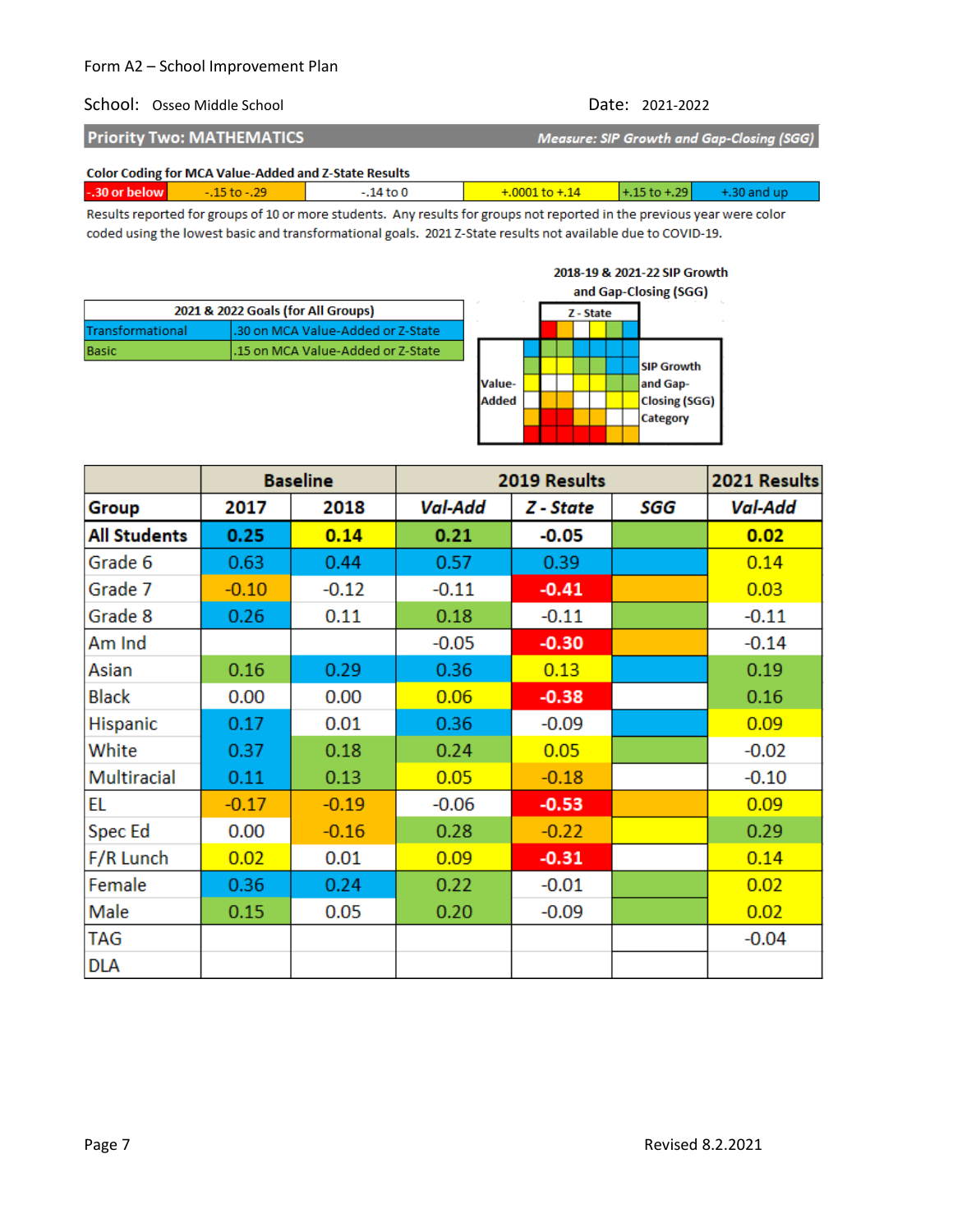### School: Osseo Middle School Date: 2021-2022

| <b>Priority Two: Mathematics</b>         |                                                                                        |                         |               |  |  |  |
|------------------------------------------|----------------------------------------------------------------------------------------|-------------------------|---------------|--|--|--|
|                                          | Mathematics Continuous Improvement Action Plan: (add steps as needed by using tab key) |                         |               |  |  |  |
| <b>Strategies</b>                        | <b>Adult actions:</b>                                                                  | <b>Measure student</b>  | Person(s)     |  |  |  |
| What specific strategies will be         | What adult actions will                                                                | progress:               | Responsible:  |  |  |  |
| implemented?                             | ensure the strategies                                                                  | What student data will  |               |  |  |  |
|                                          | are successful?                                                                        | be collected?           |               |  |  |  |
| After school math support                | OMS staff will provide                                                                 | Trimester grade reports | Gabrielson    |  |  |  |
|                                          | after school virtual and in                                                            |                         | Hippen        |  |  |  |
|                                          | -person math support                                                                   |                         |               |  |  |  |
|                                          | targeting Black students                                                               |                         |               |  |  |  |
|                                          | and SPED students                                                                      |                         |               |  |  |  |
|                                          | needing recovery services                                                              |                         |               |  |  |  |
| <b>Culturally Responsive Instruction</b> | All PLT's will incorporate                                                             | PLT data templates      | Math teachers |  |  |  |
|                                          | the CLEAR inquiry model                                                                |                         | Liz Hirschman |  |  |  |
|                                          | to support culturally                                                                  |                         |               |  |  |  |
|                                          | responsive instruction.                                                                |                         |               |  |  |  |
|                                          | SDAS will support math                                                                 |                         |               |  |  |  |
|                                          | PLT's to ensure                                                                        |                         |               |  |  |  |
|                                          | instructional strategies                                                               |                         |               |  |  |  |
|                                          | support diverse learning                                                               |                         |               |  |  |  |
|                                          | needs                                                                                  |                         |               |  |  |  |
| IXL                                      | OMS staff will assign                                                                  | IXL progress reports    | All staff     |  |  |  |
|                                          | weekly IXL activities for<br>students to complete in                                   |                         |               |  |  |  |
|                                          | Advisory                                                                               |                         |               |  |  |  |
| Students placed in accelerated math      | Teachers will identify                                                                 | Formative summative     | Hippen        |  |  |  |
| classes 6-7 <sup>th</sup> grade          | students who have the                                                                  | assessments.            | Gabrielson    |  |  |  |
|                                          | potential to perform at                                                                | Trimester grades        |               |  |  |  |
|                                          | higher levels and place                                                                |                         |               |  |  |  |
|                                          | them in accelerated math                                                               |                         |               |  |  |  |
|                                          | classes. Teachers will be                                                              |                         |               |  |  |  |
|                                          | intentional about                                                                      |                         |               |  |  |  |
|                                          | identifying Black students.                                                            |                         |               |  |  |  |
| Instructional ESP in EL math classes     | Instructional ESP will                                                                 | Formative summative     | Michelle Wolf |  |  |  |
|                                          | provide additional math                                                                | assessments.            |               |  |  |  |
|                                          | support to EL students                                                                 | Trimester grades        |               |  |  |  |
|                                          | during math classes                                                                    |                         |               |  |  |  |
| <b>Collaborative Math classes</b>        | Teachers will focus                                                                    | Trimester grades        |               |  |  |  |
|                                          | supports on providing                                                                  | Progress monitoring     |               |  |  |  |
|                                          | standards-based                                                                        | reports                 |               |  |  |  |
|                                          | instruction, specialized                                                               |                         |               |  |  |  |
|                                          | and differentiated                                                                     |                         |               |  |  |  |
|                                          | instruction, and academic                                                              |                         |               |  |  |  |
|                                          | progress monitoring with                                                               |                         |               |  |  |  |
|                                          | a general education                                                                    |                         |               |  |  |  |
|                                          | setting                                                                                |                         |               |  |  |  |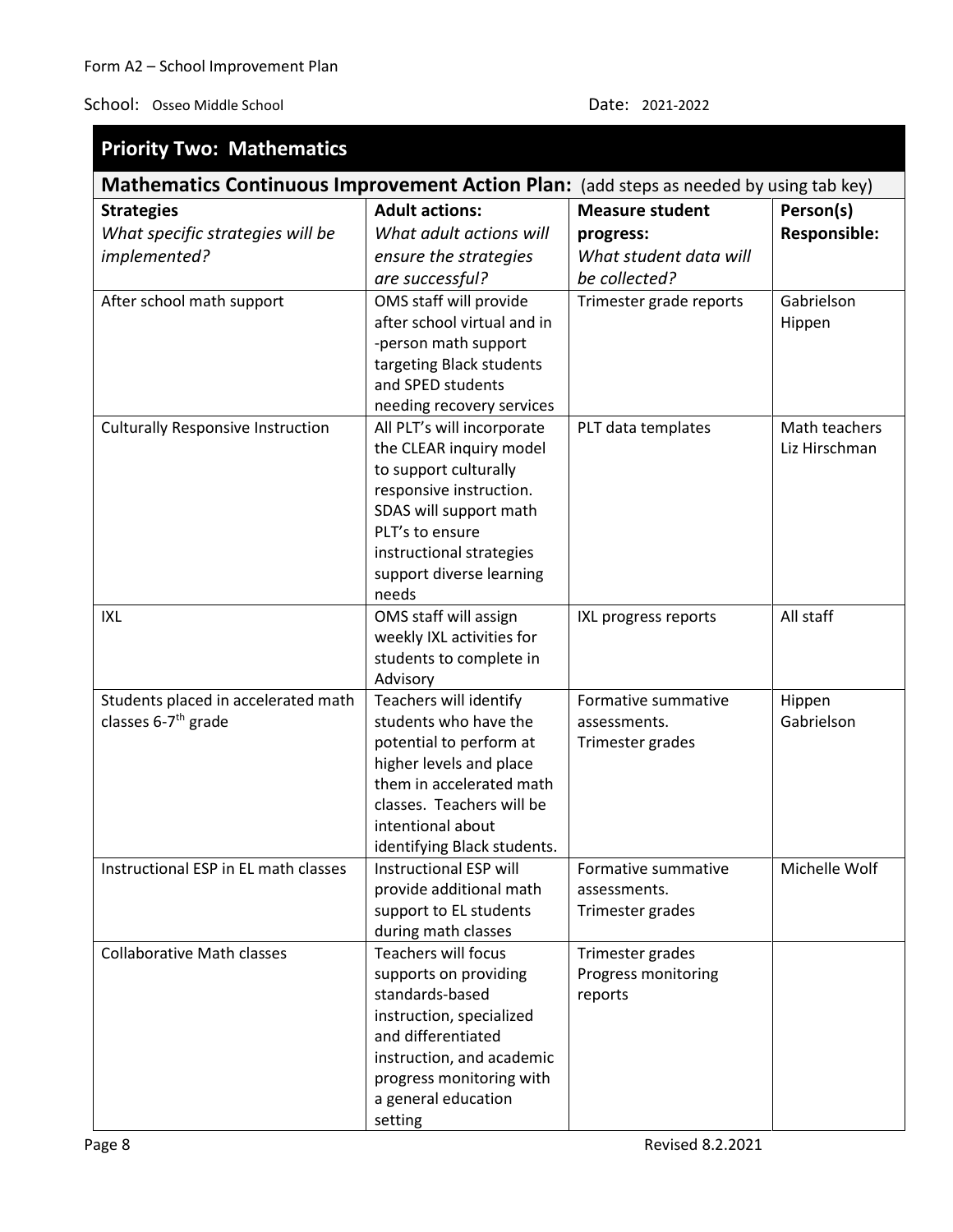### School: Osseo Middle School Date: 2021-2022

| Advisory math support         | ADSIS intervention            | Trimester grades  | <b>Allison Richter</b> |
|-------------------------------|-------------------------------|-------------------|------------------------|
|                               | teacher will provide pull-    |                   |                        |
|                               | out math support during       |                   |                        |
|                               | Advisory                      |                   |                        |
| <b>ADSIS</b>                  | Students will be assigned     | FastBridge data   | Allison Richter        |
|                               | to a supplemental             |                   |                        |
|                               | intervention course based     |                   |                        |
|                               | on risk factors of students   |                   |                        |
| CPM curriculum implementation | All math teachers will        | <b>MCA</b> scores | All Math               |
|                               | implement CPM with            |                   | teachers               |
|                               | fidelity, attend all required |                   |                        |
|                               | trainings and incorporate     |                   |                        |
|                               | implementation strategies     |                   |                        |
|                               | into PLT conversations        |                   |                        |

# **Priority Three: Student Behavior**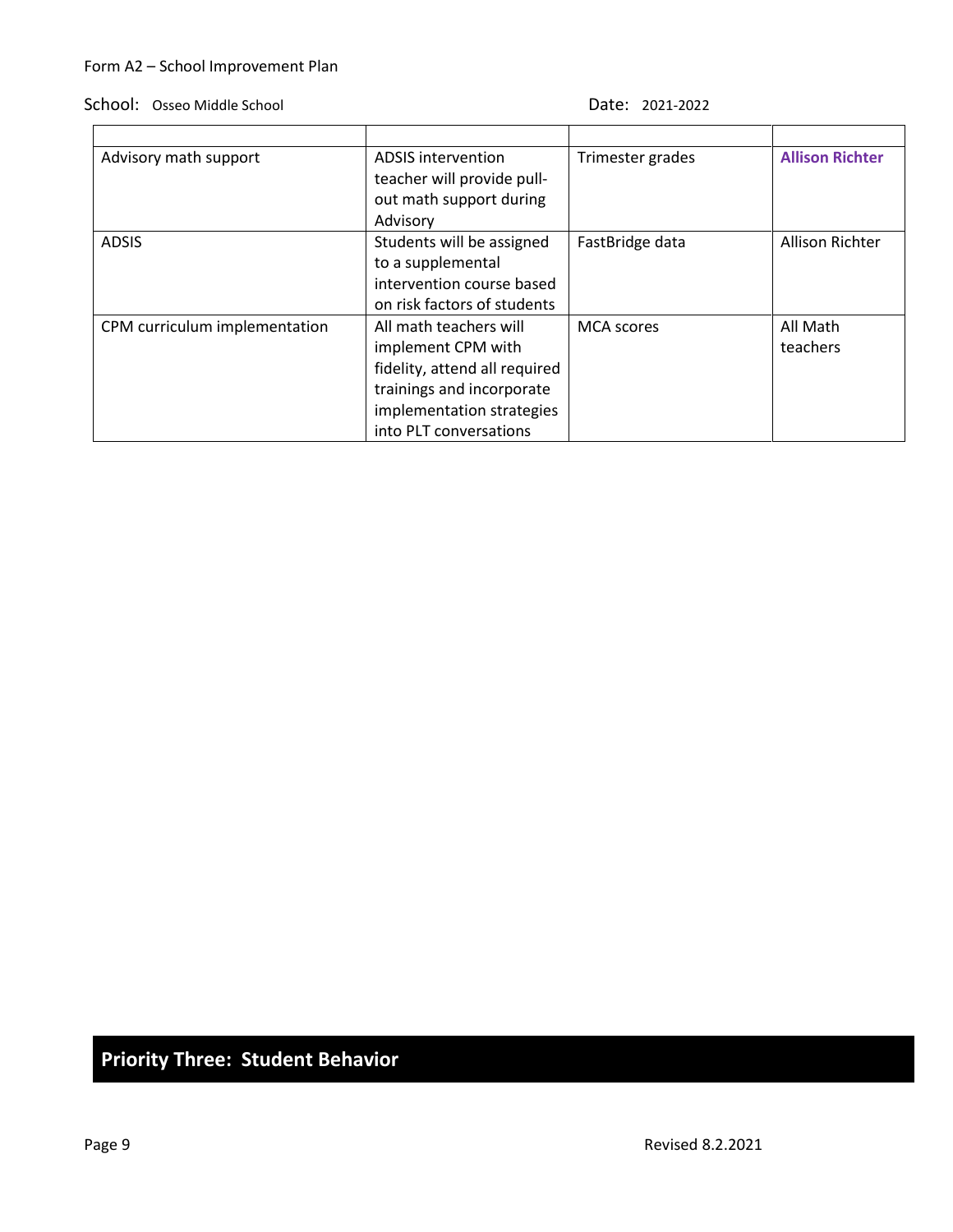|                          | During the time that Osseo Middle School was in person learning during the 2019-2020<br>school year, there were 70 total days (actual numbers through March 14, 2020) (prorated<br>thru year would be 105) that students were suspended from school.                                                                                                                                                                                                                                                                                                                                                                           |
|--------------------------|--------------------------------------------------------------------------------------------------------------------------------------------------------------------------------------------------------------------------------------------------------------------------------------------------------------------------------------------------------------------------------------------------------------------------------------------------------------------------------------------------------------------------------------------------------------------------------------------------------------------------------|
| <b>Evidence of Need:</b> | During the time that Osseo Middle was in person learning during the 2020-2021 school<br>year, there were 18 total days that students were suspended from school. However, we<br>know that this data was impacted by the hybrid learning model as well as lower overall<br>student enrollment due to the distance learning academy learning model.<br>We know that in order to learn and grow and achieve our district mission, students need<br>to be in school learning. We believe setting a goal based upon our in-person suspension<br>data from 2019-2020 will best inform our target goal for the 2021-2022 school year. |

| <b>Student Behavior</b><br>(Example: office<br>referrals, suspensions,<br>etc.) | <b>Baseline data</b><br>by target group<br>(Example: ethnicity,<br>socioeconomic, grade<br>level, etc.) | Goal                                                                                                                                                                                                                                                     |
|---------------------------------------------------------------------------------|---------------------------------------------------------------------------------------------------------|----------------------------------------------------------------------------------------------------------------------------------------------------------------------------------------------------------------------------------------------------------|
| Out of School<br>Suspension                                                     | The number of days that<br>students were suspended<br>from attending Osseo<br>Middle School             | Osseo Middle School will reduce out of school suspension<br>days by 20% in the 2021 - 2022 school year as compared to<br>70 total days in the 2019-2020 school year and will not have<br>more than 56 days that students are suspended out of<br>school. |

| Student Behavior Continuous Improvement Action Plan: (add steps as needed by using tab |                            |                         |                     |
|----------------------------------------------------------------------------------------|----------------------------|-------------------------|---------------------|
| key)                                                                                   |                            |                         |                     |
| <b>Strategies:</b>                                                                     | <b>Adult actions:</b>      | <b>Measure student</b>  | Person(s)           |
| What specific strategies will be                                                       | What adult actions will    | progress:               | <b>Responsible:</b> |
| implemented?                                                                           | ensure the strategies      | What student data will  |                     |
|                                                                                        | are successful?            | be collected?           |                     |
| <b>Advisory Curriculum</b>                                                             | Hannah Hempe, Meghan       | Number of out of school | Jenny Tollefson     |
|                                                                                        | Brawford, and Megan        | suspensions             |                     |
|                                                                                        | Woods will develop a tier  |                         |                     |
|                                                                                        | 1 advisory curriculum that |                         |                     |
|                                                                                        | incorporates system        |                         |                     |
|                                                                                        | equity tools and           |                         |                     |
|                                                                                        | social/emotional lessons.  |                         |                     |
|                                                                                        | The lessons will teach SEL |                         |                     |
|                                                                                        | and create safe spaces for |                         |                     |
|                                                                                        | students.                  |                         |                     |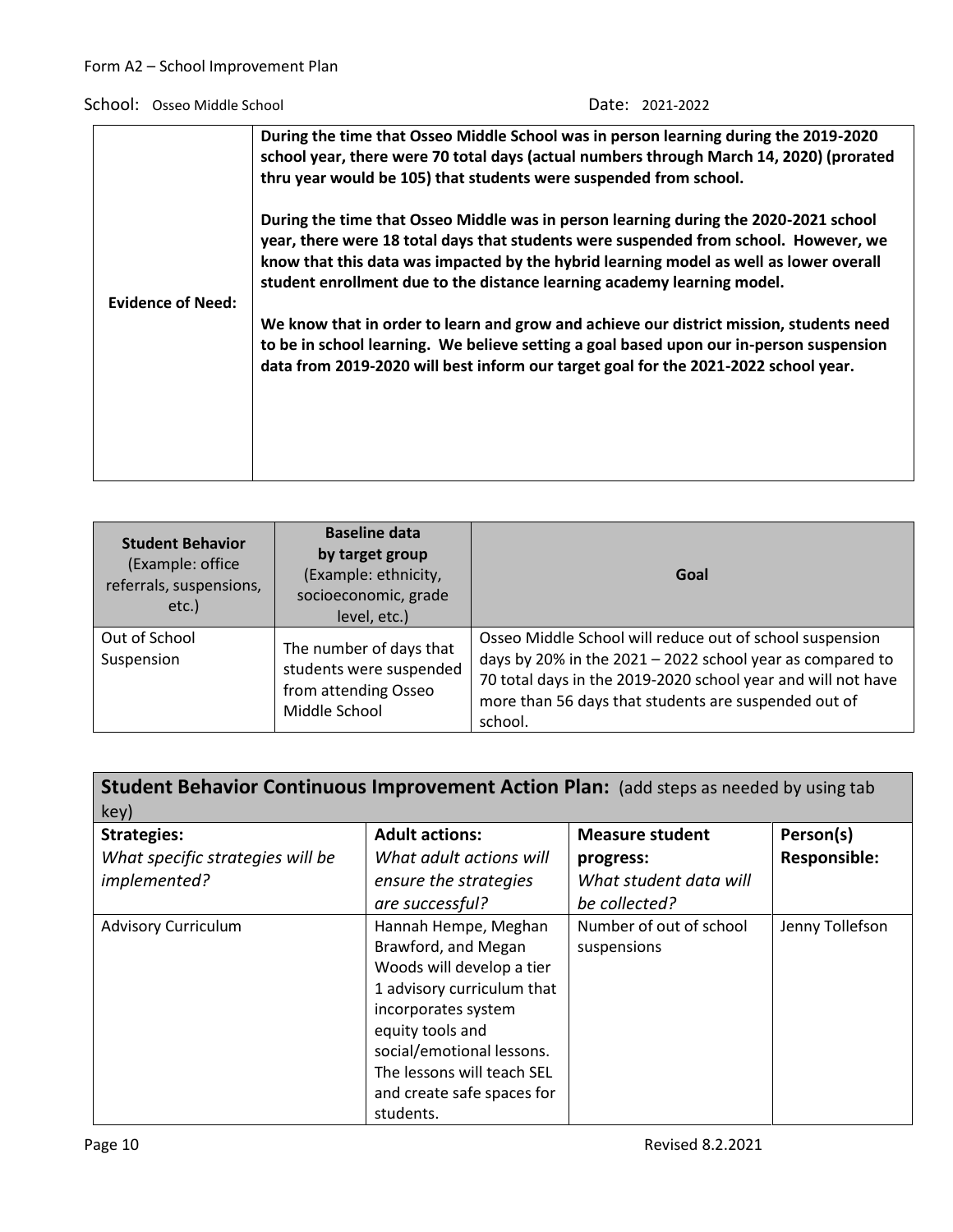| <b>Student Intervention Team</b>                                                  | <b>Bobbie Putman-Bailey</b><br>(SEBC) with collaborate<br>with administration, social<br>workers and school<br>counselors to ensure that<br>behavioral interventions<br>are conducive to<br>individual student needs.                                                                                                     | Behavior data- before and<br>after interventions                           | <b>Bobbie Putman-</b><br><b>Bailey</b>    |
|-----------------------------------------------------------------------------------|---------------------------------------------------------------------------------------------------------------------------------------------------------------------------------------------------------------------------------------------------------------------------------------------------------------------------|----------------------------------------------------------------------------|-------------------------------------------|
| <b>Student Break Away Calming Room</b>                                            | The student break away<br>and calming room will be<br>restructured with stations:<br>gross motor, sensory,<br>body relaxation and<br>creative expression.<br>Students will check in,<br>choose a station that best<br>supports self-regulation<br>and check out by creating<br>a plan to successfully<br>return to class. | Monitor behavior data on<br>students who most<br>frequently access support | Kristan Bidwell<br>and Jenny<br>Tollefson |
| Partnership with Community<br><b>Mediation and Restorative Services</b><br>(CMRS) | We will work<br>collaboratively with CMRS<br>to identify a cohort of<br>staff that will meet<br>regularly to build skills and<br>implement community<br>building and restorative<br>practices in their<br>classrooms.                                                                                                     | Number of successful<br>restorative practice<br>meetings                   | la Vang and<br>Jenny Tollefson            |

| <b>Priority Four: Family Engagement</b> |                                                                                                                                                                                                                                   |  |  |
|-----------------------------------------|-----------------------------------------------------------------------------------------------------------------------------------------------------------------------------------------------------------------------------------|--|--|
| <b>Evidence of Need:</b>                | In the spring of 2019, Osseo Area Schools' School Board set a district wide expectation<br>that all sites/departments would develop and implement a family engagement goal.                                                       |  |  |
| Goal:                                   | Strengthening family communication and providing support and resources to families will<br>cultivate a partnership between home and school to positively impact students<br>achievement and the creation of a cohesive community. |  |  |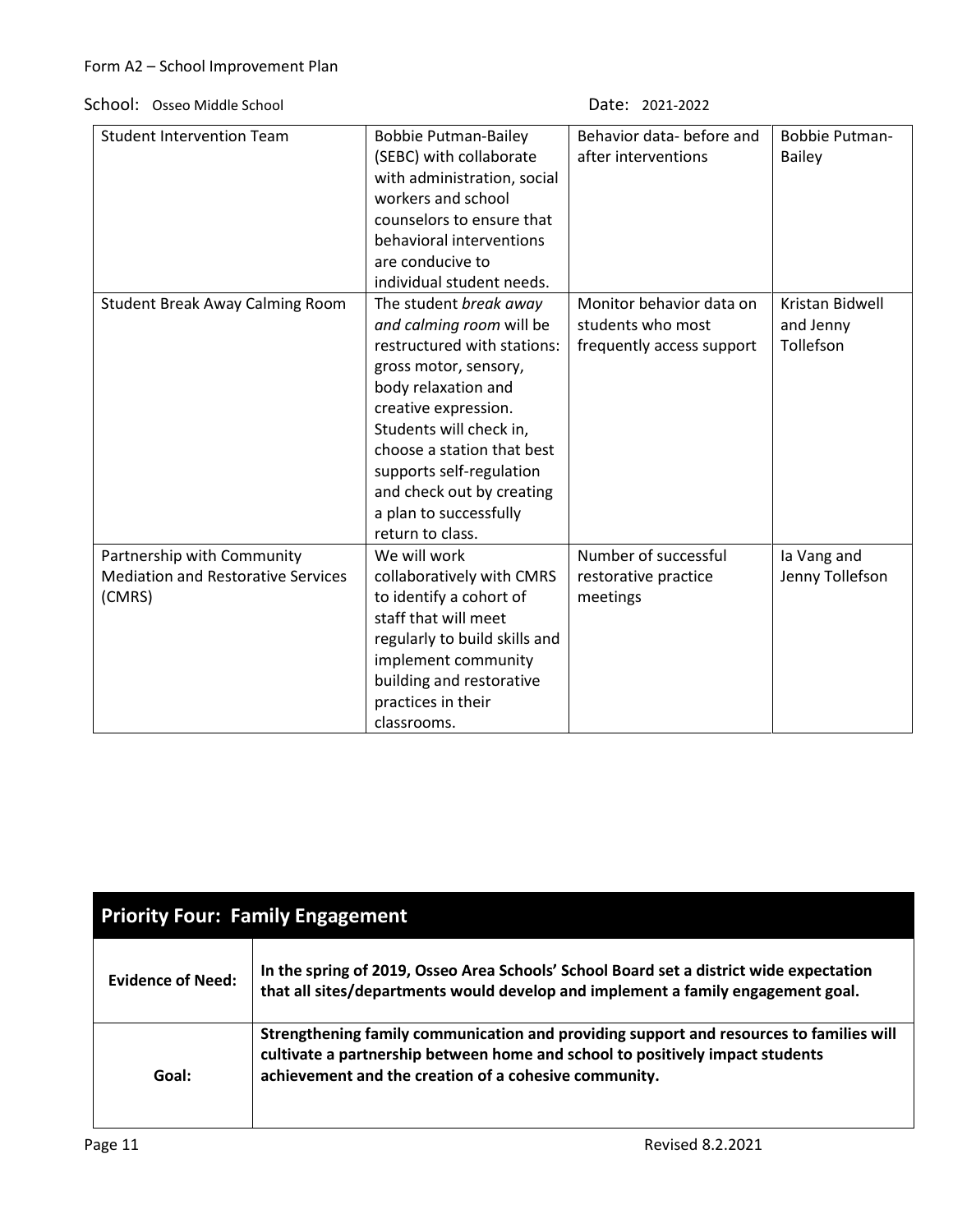Ē,

| <b>Family Engagement Continuous Improvement Action Plan:</b> (add steps as needed by using tab |                                                  |                                    |                     |  |  |
|------------------------------------------------------------------------------------------------|--------------------------------------------------|------------------------------------|---------------------|--|--|
| key)                                                                                           |                                                  |                                    |                     |  |  |
| <b>Strategies:</b>                                                                             | <b>Adult actions:</b>                            | <b>Measure progress:</b>           | Person(s)           |  |  |
| What specific strategies will be                                                               | What adult actions will                          | What data will be                  | <b>Responsible:</b> |  |  |
| implemented?                                                                                   | ensure the strategies                            | collected?                         |                     |  |  |
|                                                                                                | are successful?                                  |                                    |                     |  |  |
| <b>Family Newsletters</b>                                                                      | A family newsletter will be                      | Parent survey on parent            | Jenny Tollefson     |  |  |
|                                                                                                | sent out at least once                           | newsletters                        |                     |  |  |
|                                                                                                | each month with updates                          |                                    |                     |  |  |
|                                                                                                | and tools for family                             |                                    |                     |  |  |
|                                                                                                | engagement.                                      |                                    |                     |  |  |
|                                                                                                | We will teach families to                        | The number of families             | Jenny Tollefson     |  |  |
| <b>Fall Learning Conferences</b>                                                               | use Schoology and Parent                         | with access codes to               |                     |  |  |
|                                                                                                | View to support student                          | <b>Schoology and Parent</b>        |                     |  |  |
|                                                                                                | learning.                                        | View                               |                     |  |  |
| Family Virtual Calming Room                                                                    | A virtual calming room<br>with resources will be | The number of visitors to          | Jenny Tollefson     |  |  |
|                                                                                                | provided to families to                          | the family virtual calming<br>room |                     |  |  |
|                                                                                                | access throughout the                            |                                    |                     |  |  |
|                                                                                                | school year.                                     |                                    |                     |  |  |
|                                                                                                | Family listening sessions                        | Parent survey                      | Jenny Tollefson     |  |  |
| <b>Family Listening Sessions</b>                                                               | will be held at                                  |                                    | Shawna Johnson-     |  |  |
|                                                                                                | Parent/teacher                                   |                                    | Moore               |  |  |
|                                                                                                | conferences to engage                            |                                    |                     |  |  |
|                                                                                                | them in meaningful two-                          |                                    |                     |  |  |
|                                                                                                | way conversations                                |                                    |                     |  |  |
|                                                                                                |                                                  |                                    |                     |  |  |

# Site Improvement Team